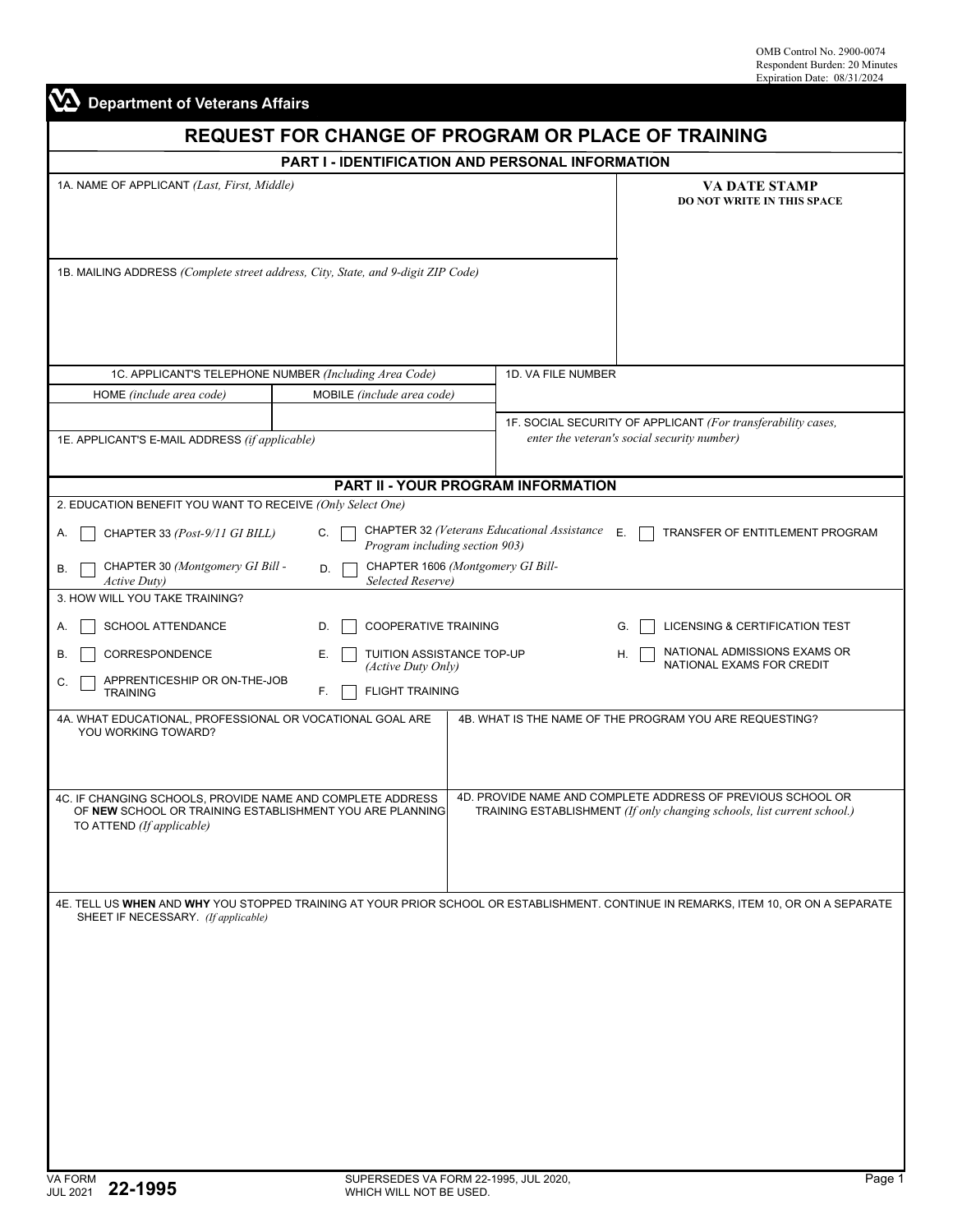|                                                                                                                                                                                                                                                                                                                                                                                                                                                                                                                                              |                                                                                                                                                                                 |                 |                  |  |  |            |  |                                                            |  | <b>PART III - DIRECT DEPOSIT INFORMATION</b>      |                       |            |                                                                                                                                                                      |                  |  |           |  |  |  |  |        |
|----------------------------------------------------------------------------------------------------------------------------------------------------------------------------------------------------------------------------------------------------------------------------------------------------------------------------------------------------------------------------------------------------------------------------------------------------------------------------------------------------------------------------------------------|---------------------------------------------------------------------------------------------------------------------------------------------------------------------------------|-----------------|------------------|--|--|------------|--|------------------------------------------------------------|--|---------------------------------------------------|-----------------------|------------|----------------------------------------------------------------------------------------------------------------------------------------------------------------------|------------------|--|-----------|--|--|--|--|--------|
| 5A. DIRECT DEPOSIT (To enroll in Direct Deposit, attach a voided personal check or deposit slip to match the information provided below. Direct Deposit is not<br>available for Chapter 32 recipients.)                                                                                                                                                                                                                                                                                                                                      |                                                                                                                                                                                 |                 |                  |  |  |            |  |                                                            |  |                                                   |                       |            |                                                                                                                                                                      |                  |  |           |  |  |  |  |        |
| NOTE: To prevent possible delays in payment, claimants are highly encouraged to use Direct Deposit and set up an Electronic Fund Transfer (EFT.) Direct Deposit is<br>not available for the Post-Vietnam Era Educational Assistance Program (VEAP - Chapter 32) nor for Section 903. See Instructions, Item 5 for additional Direct Deposit<br>Information.)                                                                                                                                                                                 |                                                                                                                                                                                 |                 |                  |  |  |            |  |                                                            |  |                                                   |                       |            |                                                                                                                                                                      |                  |  |           |  |  |  |  |        |
| 5B. START OR CHANGE EFT                                                                                                                                                                                                                                                                                                                                                                                                                                                                                                                      |                                                                                                                                                                                 | <b>STOP EFT</b> |                  |  |  |            |  |                                                            |  |                                                   |                       |            |                                                                                                                                                                      |                  |  |           |  |  |  |  |        |
| <b>ACCOUNT TYPE</b><br>5C. 9 DIGIT ROUTING OR TRANSIT NUMBER                                                                                                                                                                                                                                                                                                                                                                                                                                                                                 |                                                                                                                                                                                 |                 |                  |  |  |            |  |                                                            |  |                                                   | <b>ACCOUNT NUMBER</b> |            |                                                                                                                                                                      |                  |  |           |  |  |  |  |        |
|                                                                                                                                                                                                                                                                                                                                                                                                                                                                                                                                              | <b>CHECKING</b><br><b>SAVINGS</b>                                                                                                                                               |                 |                  |  |  |            |  |                                                            |  |                                                   |                       |            |                                                                                                                                                                      |                  |  |           |  |  |  |  |        |
| 5D. NAME OF FINANCIAL INSTITUTION                                                                                                                                                                                                                                                                                                                                                                                                                                                                                                            |                                                                                                                                                                                 |                 |                  |  |  |            |  |                                                            |  |                                                   |                       |            |                                                                                                                                                                      |                  |  |           |  |  |  |  |        |
|                                                                                                                                                                                                                                                                                                                                                                                                                                                                                                                                              |                                                                                                                                                                                 |                 |                  |  |  |            |  |                                                            |  | PART IV - MISCELLANEOUS INFORMATION               |                       |            |                                                                                                                                                                      |                  |  |           |  |  |  |  |        |
| 6. INFORMATION ON DEPENDENTS (COMPLETE THIS ITEM ONLY IF YOU SERVED BEFORE JANUARY 1, 1977 (or had a delayed entry before January 2,<br>1978) AND YOU CURRENTLY HAVE DEPENDENTS.)                                                                                                                                                                                                                                                                                                                                                            |                                                                                                                                                                                 |                 |                  |  |  |            |  |                                                            |  |                                                   |                       |            |                                                                                                                                                                      |                  |  |           |  |  |  |  |        |
|                                                                                                                                                                                                                                                                                                                                                                                                                                                                                                                                              |                                                                                                                                                                                 |                 | <b>QUESTIONS</b> |  |  |            |  |                                                            |  |                                                   |                       | <b>YES</b> |                                                                                                                                                                      |                  |  | <b>NO</b> |  |  |  |  |        |
| 6A. ARE YOU CURRENTLY MARRIED?                                                                                                                                                                                                                                                                                                                                                                                                                                                                                                               |                                                                                                                                                                                 |                 |                  |  |  |            |  |                                                            |  |                                                   |                       |            |                                                                                                                                                                      |                  |  |           |  |  |  |  |        |
| 6B. DO YOU HAVE ANY CHILDREN WHO ARE:                                                                                                                                                                                                                                                                                                                                                                                                                                                                                                        |                                                                                                                                                                                 |                 |                  |  |  |            |  |                                                            |  |                                                   |                       |            |                                                                                                                                                                      |                  |  |           |  |  |  |  |        |
| (1) UNDER AGE 18 OR                                                                                                                                                                                                                                                                                                                                                                                                                                                                                                                          |                                                                                                                                                                                 |                 |                  |  |  |            |  |                                                            |  |                                                   |                       |            |                                                                                                                                                                      |                  |  |           |  |  |  |  |        |
| (2) OVER 18 BUT UNDER AGE 23, NOT MARRIED AND ATTENDING SCHOOL? OR                                                                                                                                                                                                                                                                                                                                                                                                                                                                           |                                                                                                                                                                                 |                 |                  |  |  |            |  |                                                            |  |                                                   |                       |            |                                                                                                                                                                      |                  |  |           |  |  |  |  |        |
| (3) OF ANY AGE PERMANENTLY HELPLESS FOR MENTAL OR PHYSICAL REASONS?                                                                                                                                                                                                                                                                                                                                                                                                                                                                          |                                                                                                                                                                                 |                 |                  |  |  |            |  |                                                            |  |                                                   |                       |            |                                                                                                                                                                      |                  |  |           |  |  |  |  |        |
| 6C. IS EITHER YOUR FATHER OR MOTHER DEPENDENT UPON YOU FOR FINANCIAL SUPPORT?                                                                                                                                                                                                                                                                                                                                                                                                                                                                |                                                                                                                                                                                 |                 |                  |  |  |            |  |                                                            |  |                                                   |                       |            |                                                                                                                                                                      |                  |  |           |  |  |  |  |        |
| 7. RECENT PERIODS OF SERVICE (PERIODS OF ACTIVE DUTY SINCE YOUR INITIAL PERIOD OF ACTIVE DUTY.) Please complete this section for each period of your<br>active duty since your initial period of active duty if you have not previously reported this information. It will help VA process your claim if you attach a certified copy of<br>"Member 4 Copy" of your DD Form 214 for each period of active service. (Don't report Active Duty for Training.)                                                                                   |                                                                                                                                                                                 |                 |                  |  |  |            |  |                                                            |  |                                                   |                       |            |                                                                                                                                                                      |                  |  |           |  |  |  |  |        |
| 7A. BRANCH OF SERVICE<br>AND RESERVE OR GUARD<br><b>COMPONENT SERVED IN</b><br>DURING ACTIVE DUTY                                                                                                                                                                                                                                                                                                                                                                                                                                            | 7C. WERE YOU<br>INVOLUNTARILY CALLED TO<br><b>ACTIVE DUTY FOR THIS</b><br>7B. BEGINNING AND ENDING<br>PERIOD? (If yes send in<br>DATES OF ACTIVE DUTY<br>copies of your orders) |                 |                  |  |  |            |  | I7D. WHAT WAS THE CHARACTER <b>I</b><br>OF YOUR DISCHARGE? |  |                                                   |                       |            | <b>7E. IF THIS ACTIVE DUTY IS</b><br>NATIONAL GUARD DUTY, INDICATE<br>IF AUTHORITY IS TITLE 10<br>(FEDERAL) OR TITLE 32 (STATE).<br>(ATTACH COPIES<br>OF ANY ORDERS) |                  |  |           |  |  |  |  |        |
|                                                                                                                                                                                                                                                                                                                                                                                                                                                                                                                                              |                                                                                                                                                                                 |                 |                  |  |  | <b>YES</b> |  | NO                                                         |  |                                                   |                       |            |                                                                                                                                                                      |                  |  |           |  |  |  |  |        |
|                                                                                                                                                                                                                                                                                                                                                                                                                                                                                                                                              |                                                                                                                                                                                 |                 |                  |  |  |            |  |                                                            |  |                                                   |                       |            |                                                                                                                                                                      |                  |  |           |  |  |  |  |        |
|                                                                                                                                                                                                                                                                                                                                                                                                                                                                                                                                              |                                                                                                                                                                                 |                 |                  |  |  |            |  |                                                            |  |                                                   |                       |            |                                                                                                                                                                      |                  |  |           |  |  |  |  |        |
|                                                                                                                                                                                                                                                                                                                                                                                                                                                                                                                                              |                                                                                                                                                                                 |                 |                  |  |  |            |  |                                                            |  |                                                   |                       |            |                                                                                                                                                                      |                  |  |           |  |  |  |  |        |
|                                                                                                                                                                                                                                                                                                                                                                                                                                                                                                                                              |                                                                                                                                                                                 |                 |                  |  |  |            |  |                                                            |  |                                                   |                       |            |                                                                                                                                                                      |                  |  |           |  |  |  |  |        |
|                                                                                                                                                                                                                                                                                                                                                                                                                                                                                                                                              |                                                                                                                                                                                 |                 |                  |  |  |            |  |                                                            |  |                                                   |                       |            |                                                                                                                                                                      |                  |  |           |  |  |  |  |        |
| NOTE: DO NOT INCLUDE FULL TIME ASSIGNMENT BY A SERVICE DEPARTMENT TO A CIVILIAN SCHOOL FOR A COURSE OF EDUCATION;<br>ATTENDANCE AT A SERVICE ACADEMY; OR NON-CREDITABLE TIME (TIME LOST BECAUSE OF INDUSTRIAL OR AGRICULTURAL FURLOUGH,<br>ARREST WITHOUT ACQUITTAL, BEING AWOL, DESERTION, SENTENCE OF COURT-MARTIAL, ETC.)                                                                                                                                                                                                                 |                                                                                                                                                                                 |                 |                  |  |  |            |  |                                                            |  |                                                   |                       |            |                                                                                                                                                                      |                  |  |           |  |  |  |  |        |
| 8. DO YOU EXPECT TO RECEIVE EDUCATIONAL BENEFITS UNDER THE GOVERNMENT EMPLOYEE'S TRAINING ACT (GETA) FOR THE SAME COURSE(S) YOU<br>WILL RECEIVE VA EDUCATION BENEFITS? (Answer only if you are a Federal Government employee)                                                                                                                                                                                                                                                                                                                |                                                                                                                                                                                 |                 |                  |  |  |            |  |                                                            |  |                                                   |                       |            |                                                                                                                                                                      |                  |  |           |  |  |  |  |        |
| <b>YES</b><br><b>NO</b>                                                                                                                                                                                                                                                                                                                                                                                                                                                                                                                      |                                                                                                                                                                                 |                 |                  |  |  |            |  |                                                            |  |                                                   |                       |            |                                                                                                                                                                      |                  |  |           |  |  |  |  |        |
| 9. ARE YOU RECEIVING OR DO YOU ANTICIPATE RECEIVING ANY MONEY (including but not limited to Federal Tuition Assistance) FROM THE ARMED FORCES<br>OR PUBLIC HEALTH SERVICE FOR THE COURSE FOR WHICH YOU HAVE APPLIED TO VA FOR EDUCATION BENEFITS? IF YOU WILL RECEIVE SUCH<br>BENEFITS, CHECK "YES." SHOW COMPLETE DETAILS IN THE REMARKS SECTION TO INCLUDE THE SOURCE OF THE FUNDS. NOTE: IF YOU ARE APPLYING<br>FOR THE TUITION ASSISTANCE TOP-UP BENEFIT, CHECK "NO." (Answer only if you are on Active Duty)<br><b>YES</b><br><b>NO</b> |                                                                                                                                                                                 |                 |                  |  |  |            |  |                                                            |  |                                                   |                       |            |                                                                                                                                                                      |                  |  |           |  |  |  |  |        |
| 10. REMARKS                                                                                                                                                                                                                                                                                                                                                                                                                                                                                                                                  |                                                                                                                                                                                 |                 |                  |  |  |            |  |                                                            |  |                                                   |                       |            |                                                                                                                                                                      |                  |  |           |  |  |  |  |        |
|                                                                                                                                                                                                                                                                                                                                                                                                                                                                                                                                              |                                                                                                                                                                                 |                 |                  |  |  |            |  |                                                            |  |                                                   |                       |            |                                                                                                                                                                      |                  |  |           |  |  |  |  |        |
|                                                                                                                                                                                                                                                                                                                                                                                                                                                                                                                                              |                                                                                                                                                                                 |                 |                  |  |  |            |  |                                                            |  | PART V - CERTIFICATION AND SIGNATURE OF APPLICANT |                       |            |                                                                                                                                                                      |                  |  |           |  |  |  |  |        |
| I CERTIFY THAT all statements in my application are true and correct to the best of my knowledge and belief. If on active duty, I also certify that I<br>have consulted with an Education Service Officer (ESO) regarding my education program.                                                                                                                                                                                                                                                                                              |                                                                                                                                                                                 |                 |                  |  |  |            |  |                                                            |  |                                                   |                       |            |                                                                                                                                                                      |                  |  |           |  |  |  |  |        |
| <b>PENALTY</b> - Willful false statements as to a material fact in a claim for education benefits is a punishable offense and may result in the forfeiture<br>of these or other benefits and in criminal penalties.                                                                                                                                                                                                                                                                                                                          |                                                                                                                                                                                 |                 |                  |  |  |            |  |                                                            |  |                                                   |                       |            |                                                                                                                                                                      |                  |  |           |  |  |  |  |        |
| 11A. SIGNATURE OF APPLICANT (DO NOT PRINT)                                                                                                                                                                                                                                                                                                                                                                                                                                                                                                   |                                                                                                                                                                                 |                 |                  |  |  |            |  |                                                            |  |                                                   |                       |            |                                                                                                                                                                      | 11B. DATE SIGNED |  |           |  |  |  |  |        |
| SIGN HERE IN INK<br>VA FORM 22-1995, JUL 2021                                                                                                                                                                                                                                                                                                                                                                                                                                                                                                |                                                                                                                                                                                 |                 |                  |  |  |            |  |                                                            |  |                                                   |                       |            |                                                                                                                                                                      |                  |  |           |  |  |  |  | Page 2 |
|                                                                                                                                                                                                                                                                                                                                                                                                                                                                                                                                              |                                                                                                                                                                                 |                 |                  |  |  |            |  |                                                            |  |                                                   |                       |            |                                                                                                                                                                      |                  |  |           |  |  |  |  |        |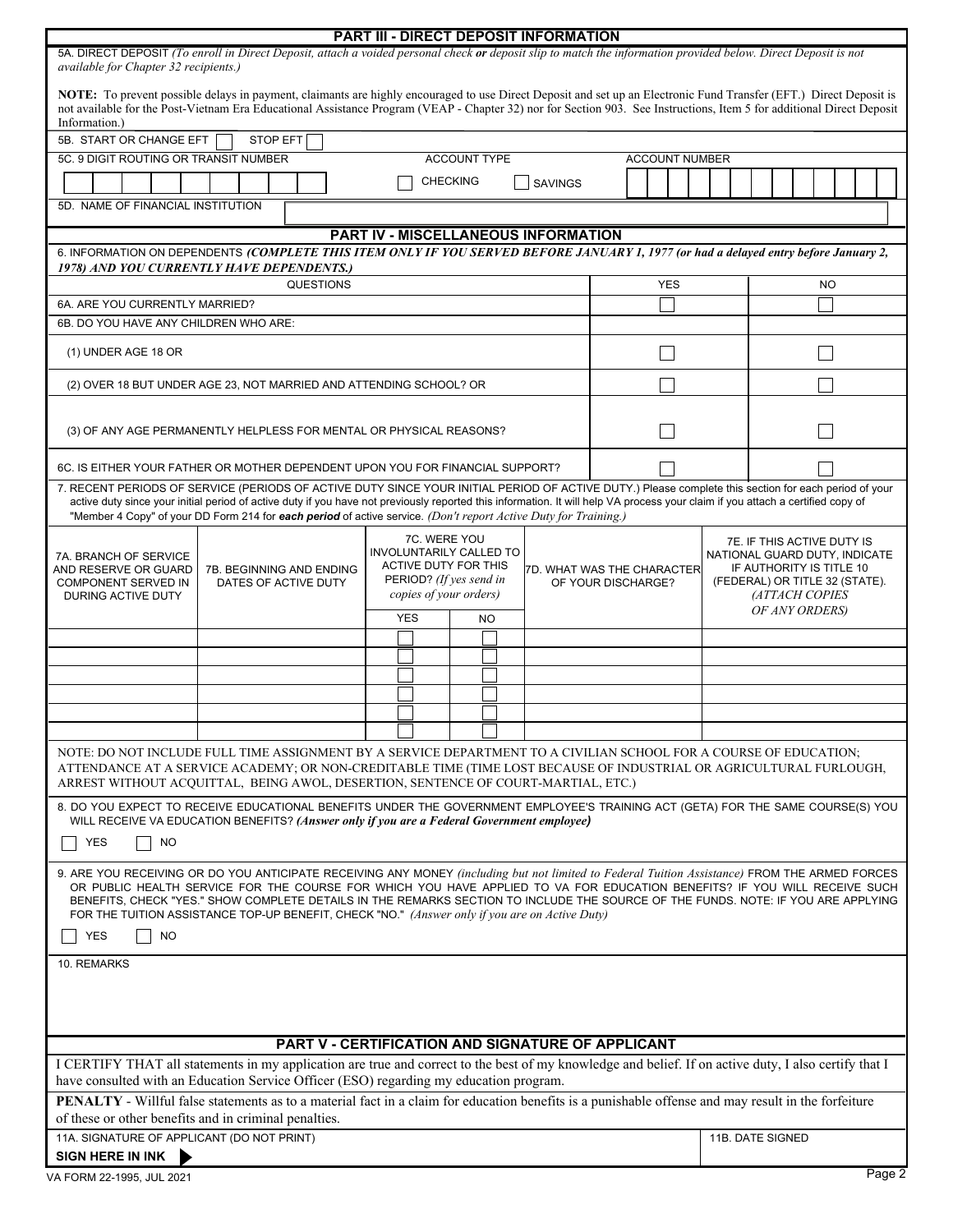# **INSTRUCTIONS & INFORMATION**

### **When Should You Use This Form?**

Use this form when:

- you're changing schools,
- you're changing your educational, professional, vocational goal,
- you left your program due to unsatisfactory attendance, progress, or conduct; and you're now reentering the same program,
- you were receiving VA education benefits as a veteran and now wish to receive benefits while on active military duty.

## **INSTRUCTIONS FOR SPECIFIC ITEMS ON THE FORM**

Most items on this form are self-explanatory. Here is additional information on certain items.

 **Item #4A:** Here are some examples of what we mean by **"goals":** 

- Educational goal: GED certificate, high school diploma, bachelor's degree, master's degree, Ph.D
- Professional goal: lawyer, physician, teacher, physical therapist, medical technologist, medical records librarian, stenographer, machinist, electronic technician, X-ray technician, radio and
- Vocational goal: TV service technician, automobile mechanic, practical nurse.

 **Items 5A through 5D:** The Department of the Treasury requires all Federal benefit payments be made by electronic funds transfer (EFT), also called direct deposit (Direct Deposit is not available for Chapter 32 recipients). To enroll in direct deposit, provide the information requested in Items 5A through 5D **and** attach either a voided personal check **or** a deposit slip to match the information in Items 5A through 5D. If you **do not** have a bank account, please visit<https://www.benefits.va.gov/benefits.banking.asp>. This website provides information about the Veterans Benefits Banking Program (VBBP), and a link to banks and credit unions that may fit your needs. You may also call 1-800-827-1000. If you elect not to enroll, you must contact representatives handling waiver requests for the Department of the Treasury at 1-888-224-2950. They will encourage your participation in EFT and address any questions or concerns you may have.

 **Item #6:** Provide your dependents' information **only** if you have military service **before** January 1, 1977 (or delayed entry before January 2, 1978).

**Item #6A:** IMPORTANT: If you are certifying that you are married for the purpose of VA benefits, your marriage must be recognized by the place where you and/or your spouse resided at the time of marriage, or where you and/or your spouse resided when you filed your claim (or a later date when you become eligible for benefits) (38 U.S.C. § 103(c)). Additional guidance on when VA recognizes marriages is available at [http://www.va.](http://www.va.gov/opa/marriage/) [gov/opa/marriage/.](http://www.va.gov/opa/marriage/)

### **If You Need Help**

If you need help in completing this form, you can contact us through our home page on the Internet. Our website is: [www.benefits.va.gov/gibill](www.gibill.va.gov/gibill). Click on the "Contact Us" tab and then the "Ask a Question" tab. Or you may call us toll free at 1-888-GI-BILL-1 (1-888-442-4551.) If you use the Telecommunications Device for the Deaf (TDD), the Federal Relay number is 711. Please call 1-800-827-1000 if you want a VA counselor to help you in planning your program.

## **TO FILE THIS FORM:**

### **(A) If you have selected a school or training establishment,**

 **Step1:** Mail the completed form to the VA Regional Processing Office in the region of that school's or establishment's physical address. Determine the correct office from the list on page 4.

 **Step 2**: Notify the veterans certifying official at your school or training establishment that you have applied for VA education benefits. Ask him or her to submit your enrollment information using VA Form 22-1999, Enrollment Certification, or its electronic version.

 **Step 3**: Wait for VA to process your application and notify you of our decision concerning your continued eligibility for educational assistance.

### **(B) If you have not selected a school or training establishment**,

 **Step 1**: Mail the completed form to the VA Regional Processing Office in the region of your home address. Determine the correct office from the list on page 4.

 **Step 2:** Wait for VA to process your application and notify you of our decision concerning your continued eligibility for educational assistance.